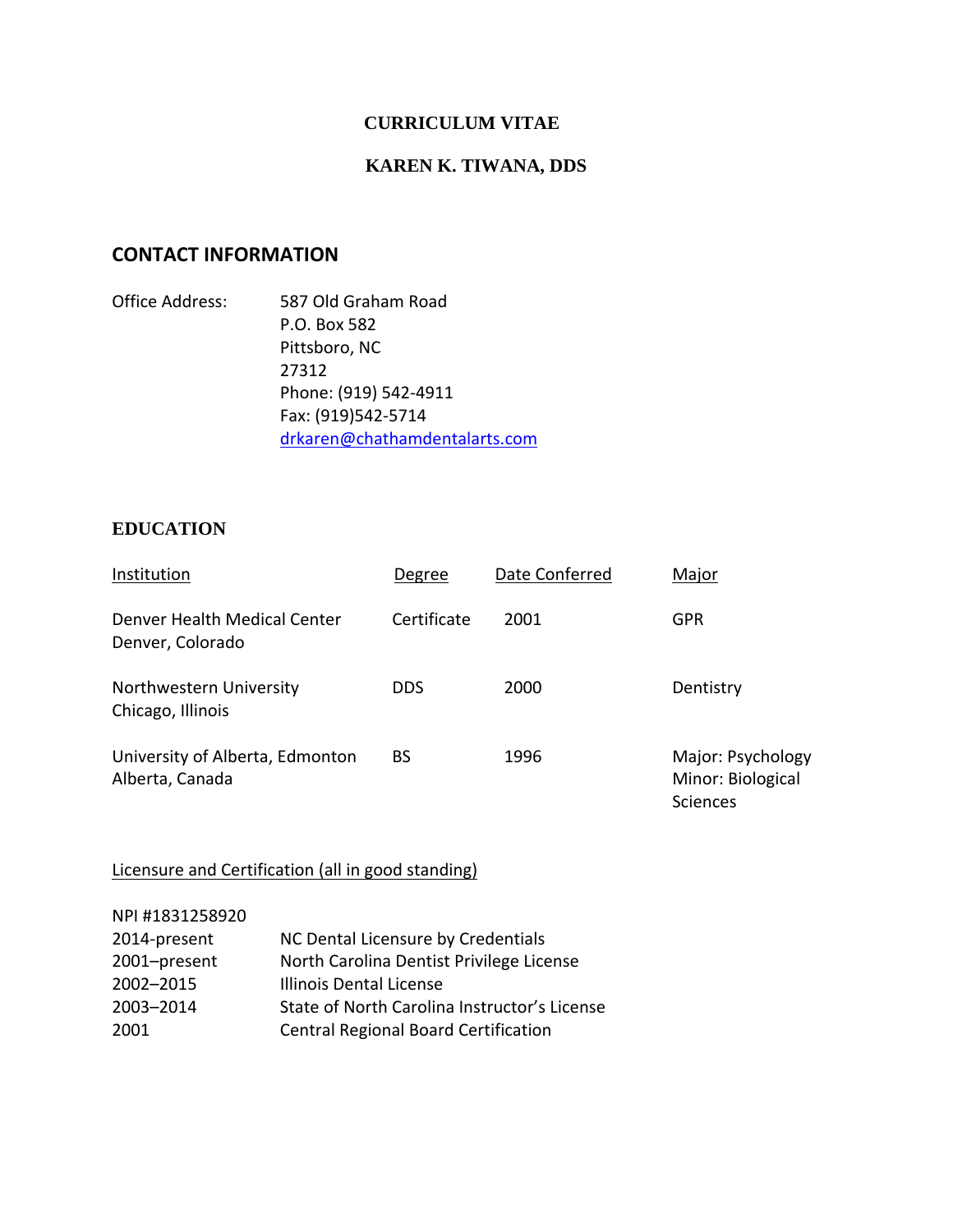## **PROFESSIONAL EXPERIENCE**

## Academic Appointments

| 2012 - 2014 | Clinical Assistant Professor, Department of Operative Dentistry<br>UNC CH, School of Dentistry |
|-------------|------------------------------------------------------------------------------------------------|
| 2001-2012   | Clinical Assistant Professor, Department of Diagnostic Sciences and                            |
|             | <b>General Dentistry</b>                                                                       |
|             | UNC CH, School of Dentistry                                                                    |
| 2013-2014   | Director, Junior Clinic Group C, UNC SOD                                                       |
| 2007-2014   | Director Dental Faculty Practice Generalist Group, UNC SOD                                     |
| 2005-2013   | Director Dent 124, UNC SOD                                                                     |
| 2001-2006   | Director, Urgent Care Services, UNC SOD                                                        |

# Hospital Appointments

2000-2001 Denver Health Medical Center

## Private Dental Practice

|           | 2017-Present OWNER DENTIST Chatham Dental Arts, Pittsboro, North Carolina |
|-----------|---------------------------------------------------------------------------|
| 2015-2016 | Associate Dentist, Fuller Dental Practice, Burlington, North Carolina     |
| 2001-2014 | UNC Dental Faculty Practice, Chapel Hill, North Carolina                  |

### Other Employment

2014-2015 Reach Out America: 'SMILE', North Carolina Programs

#### Professional Development

| 2013 | Managing Challenging Interactions, UNC Faculty Enrichment              |
|------|------------------------------------------------------------------------|
| 2012 | Faculty Development Series: "Clinical Update Series: Radiology Imaging |
|      | Systems", UNC                                                          |
| 2012 | AAL Compass Program, Atlanta, GA                                       |
| 2011 | Workshop: "Fearless Presentations" The Leader's Institute,             |
|      | Washington, DC                                                         |
| 2010 | Workshop. Center for Faculty Excellence: "Creating Effective           |
|      | Assignments", UNC                                                      |
| 2010 | Faculty Enrichment Series: "If Only I Knew Then What I                 |
|      | Know Now", UNC                                                         |
| 2010 | The Academy of Educators UNC School of Medicine:                       |
|      | "Team-Based Learning 101", UNC                                         |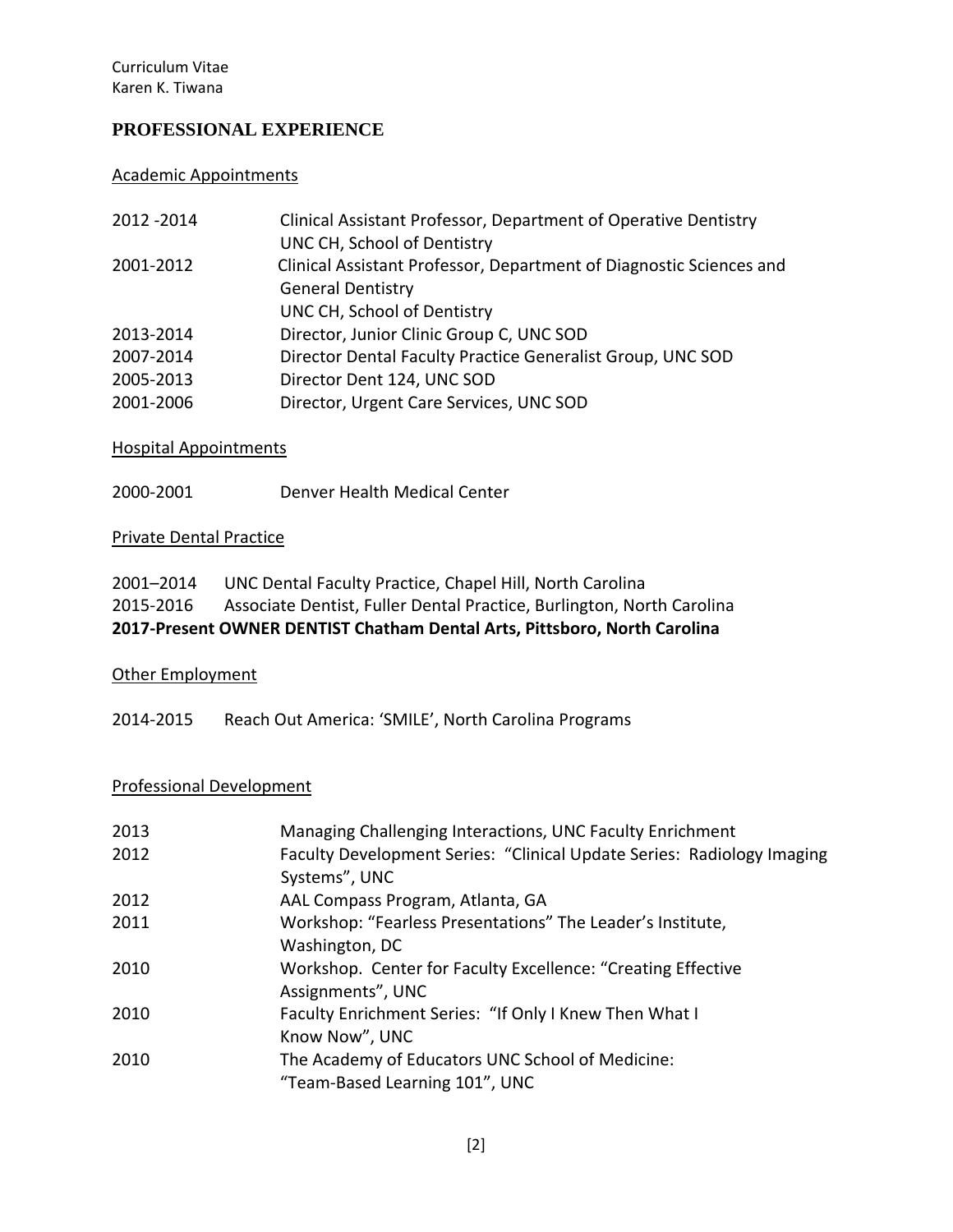| 2010 | The Academy of Educators UNC School of Medicine:              |
|------|---------------------------------------------------------------|
|      | "Writing an Effective TBL Module", UNC                        |
| 2010 | ADEA/AAL Institute for Teaching and Learning, Chapel Hill, NC |

### **HONORS AND AWARDS**

| 2022 | Selected as 'TOP DENTIST' by peers                                    |
|------|-----------------------------------------------------------------------|
| 2019 | Certificate of Achievement for Completion of the Esthetic Continuum   |
|      | <b>Nash Institute for Dental Learning</b>                             |
| 2014 | Teaching Award Class of 2015, UNC Chapel Hill, School of Dentistry    |
| 2011 | ADEA Travel Grant Award, UNC Chapel Hill, School of Dentistry         |
| 2010 | ENNEAD Appreciation Certificate, UNC Chapel Hill, School of Dentistry |
|      | <b>ENNEAD</b> is the UNC student chapter of AAPHD                     |
| 2007 | <b>Fellow of the Academy of General Dentistry</b>                     |
| 2007 | SHAC Appreciation Certificate, UNC Chapel Hill, School of Dentistry   |
|      | <b>SHAC</b> is the UNC Student Health Action Coalition                |
| 1999 | Dean's List, Northwestern University Dental School                    |
| 1997 | Dean's List, Northwestern University Dental School                    |
| 1995 | Recognition of Outstanding Community Service                          |
|      | Misercordia Hospitals, Alberta, Canada                                |
| 1992 | Rutherford Scholarship, Province of Alberta                           |
| 1992 | Recognition of Outstanding Community Service, University of Alberta   |
|      |                                                                       |

#### **BIBLIOGRAPHY**

#### Books and Book Chapters

Daniel SJ, Harfst SA, Wilder RS. Edited chapters for second edition of Mosby's Dental Hygiene: Concepts, Cases, and Competencies, 2007:

-Nesbit SP, **Tiwana KK**, Leonard RH. Chapter 12: Comprehensive Health History. 2007. Pages 222-258.

-**Tiwana KK**, Leonard RH, Nesbit SP. Chapter 14: Physical and Extraoral Examination. 2007 Pages 277-290.

#### Journal Articles (\*Refereed)

1. \***PI, Tiwana KK,** Kutcher M, Phillips C, Stein M, Oliver, J. Gender Issues in Clinical Dental Education. *Journal of Dental Education*. 2014; Volume 78, number 3; p.401-410.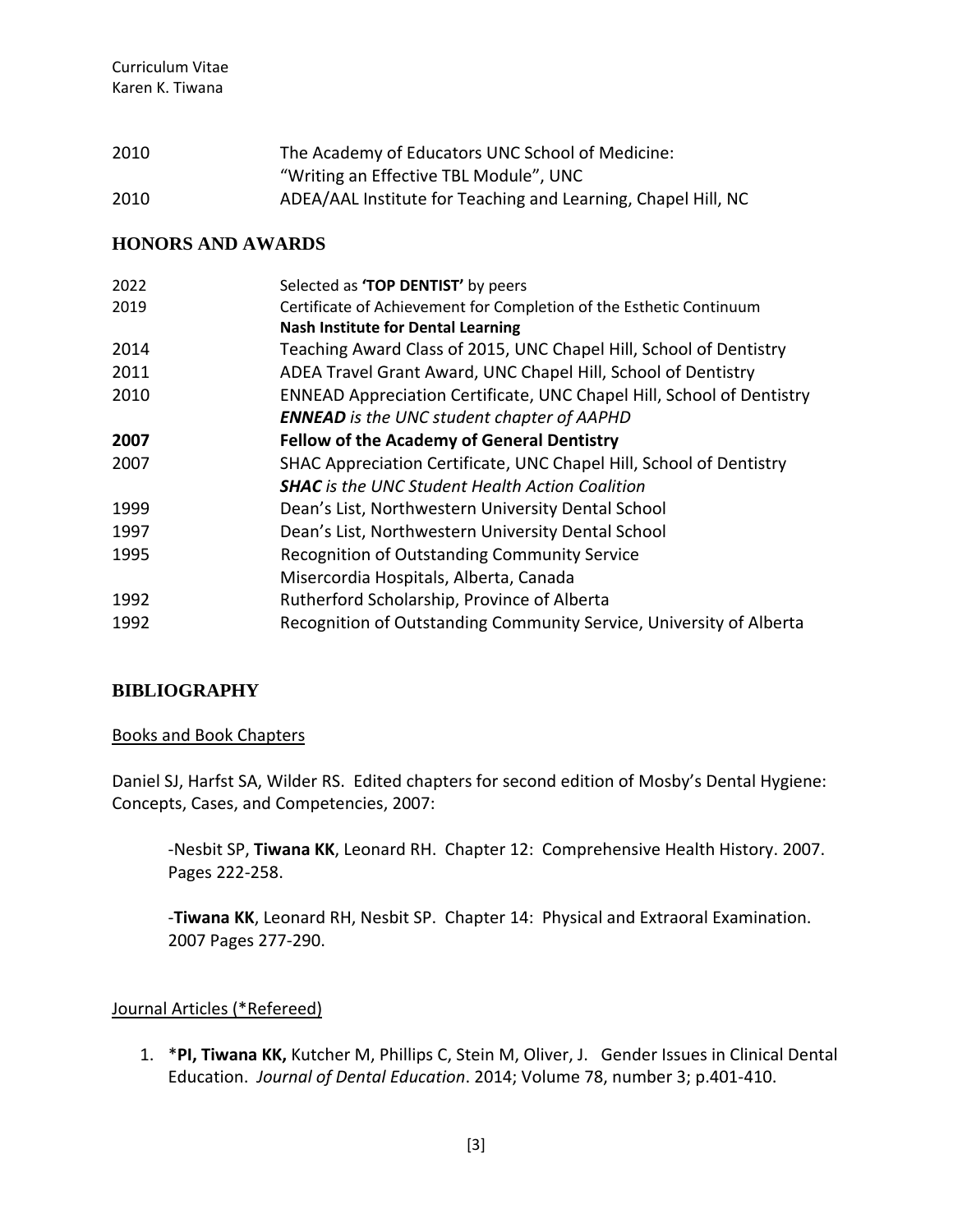- 2. \*L.W. Boushell, Ritter AV, Garland GE, **Tiwana KK,** Smith LR, Broome A, Leonard RH. "Nightguard Vital Bleaching: Side Effects and Patient Satisfaction 10-17 Years Posttreatment". *Journal of Esthetic and Restorative Dentistry.* Vol 24; No 3; 211-219; 2012.
- 3. **\*PI, Tiwana KK**, Hammersmith KJ, Murrah VA. Urgent Dental Care in the Dental School Setting; Analysis of the Current Environment and Future Challenges. *Journal of Dental Education* 2007; Volume 71, number 3; p.331-337
- 4. \*Leonard RH, Smith LR, Garland GE, **Tiwana KK**, Zaidel LA, Pugh G, Lin NC. Evaluation of Side Effects and Patients' Perceptions, during Tooth Bleaching; *Journal of Esthetic and Restorative Dentistry*. 2007; 19 (6), 355-364.
- 5. **\*PI, Tiwana KK**, Morton T, Tiwana PS. Aspiration and Ingestion in Dental Practice: A Ten-Year Institutional Review. *Journal of the American Dental Association*. 2004; 135:1287-1291.

### Journal Abstracts (\*Refereed) and Poster Presentations

- 1. 2012- Gender Issues in Clinical Dental Education, Poster Presentation at Annual ADEA Session, Orlando, FL. **Tiwana KK**, Kutcher, M., Phillips C., Stein, M., Oliver, J. Funding support for this project came from the ADEAGies Foundation, through ADEA Center for Equity and Diversity \$2000.
- 2. \*Leonard RH, Ritter AV, Garland GE, **Tiwana KK**, Smith L, Boushell LW, and Broome A. Nightguard Vital Bleaching: Longevity and Side Effects: 10-17 years Post-Treatment. AADR Abstract #832, 2010.
- 3. 2007-Urgent Dental Care in the Dental School Setting; Analysis of the Current Environment and Future Challenges, Poster Presentation at Annual ADEA session **Tiwana KK**, Hammersmith, K., Murrah, V. New Orleans, Louisiana.
- 4. 2003-Bonded Systems, Wear Studies, Color, and Bleaching Poster Presentation at Annual AADR/IADR Session. Leonard, R., Garland, G., Smith, L., **Tiwana KK.** San Antonio, Texas. March 2003.

#### Invited Oral Presentation (local, state, national, international)

#### Local and State

2022 How to be an Effective Communicator as a Dental Hygienist Guilford Technical Community College Jamestown, NC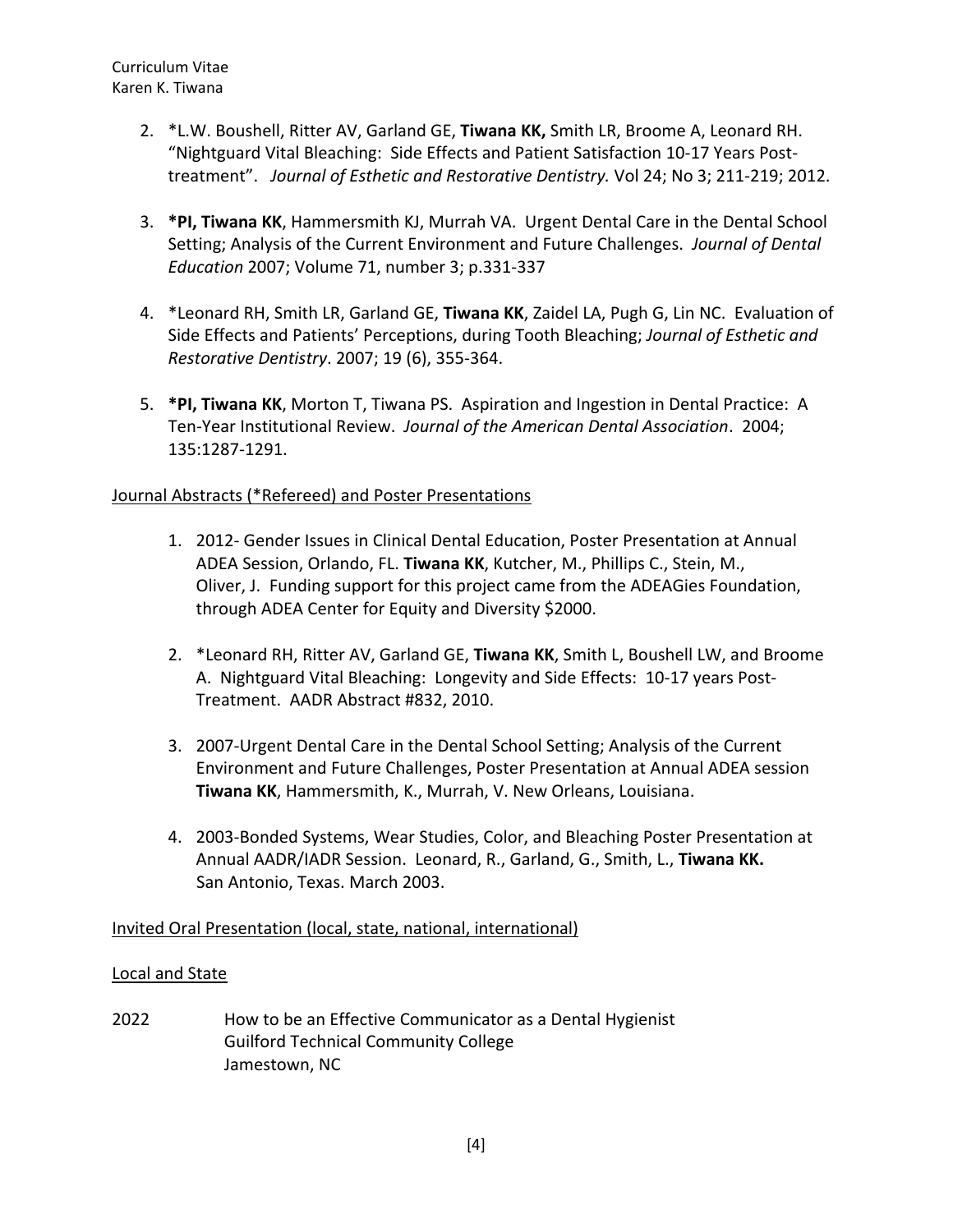| 2018                              | Chatham County Council on Aging: Diabetes and Oral Health<br>Pittsboro, NC                                                                                                                      |  |
|-----------------------------------|-------------------------------------------------------------------------------------------------------------------------------------------------------------------------------------------------|--|
| 2013                              | Cancer Oral Health Update for Physicians and Dentists<br>Onslow County Dental Society, Jacksonville, NC                                                                                         |  |
| 2012                              | AEGD: Current Issues, Future Challenges<br>Faculty and staff, UNC Chapel Hill School of Dentistry                                                                                               |  |
| 2012                              | Prenatal Oral Health Program (POHP). Interdisciplinary project. Served as a<br>Consultant on General Dentistry, and was featured in the videos                                                  |  |
| 2011                              | Clinical Instruction across Professions: Common Themes for Teaching and<br>Assessment<br>Faculty, UNC Chapel Hill School of Dentistry                                                           |  |
| 2011                              | Gender Issues in Clinical Dental Education<br>Students section AAWD, UNC Chapel Hill School of Dentistry                                                                                        |  |
|                                   | 2008 & 2009 Dental Potpourri<br>'Group D' Senior Students, UNC Chapel Hill School of Dentistry                                                                                                  |  |
| 2002                              | Urgent Dental Care for the Family Physician<br><b>Family Practice Medical Residents</b><br>University of North Carolina at Chapel Hill                                                          |  |
| <b>National and International</b> |                                                                                                                                                                                                 |  |
| 2013                              | Gender and Age Issues in Dental Education; Implications on Students and<br>Educator's Careers.<br>(Funded through the ADEA Council of Sections, \$1925.00)<br>ADEA Meeting, Seattle, Washington |  |
| 2001                              | Case Study: Palatal Pleomorphic Adenoma<br>Grand Rounds University of Colorado and DHMC GPR                                                                                                     |  |

Denver Health Medical Center, Denver, Colorado

# **TEACHING ACTIVITIES**

Major Teaching and Administrative Responsibilities (Courses)

| 2013-2014 | Clinic Group Director, Junior (20 students)           |
|-----------|-------------------------------------------------------|
| 2012-2013 | Attending, Operative Graduate Residents (9 residents) |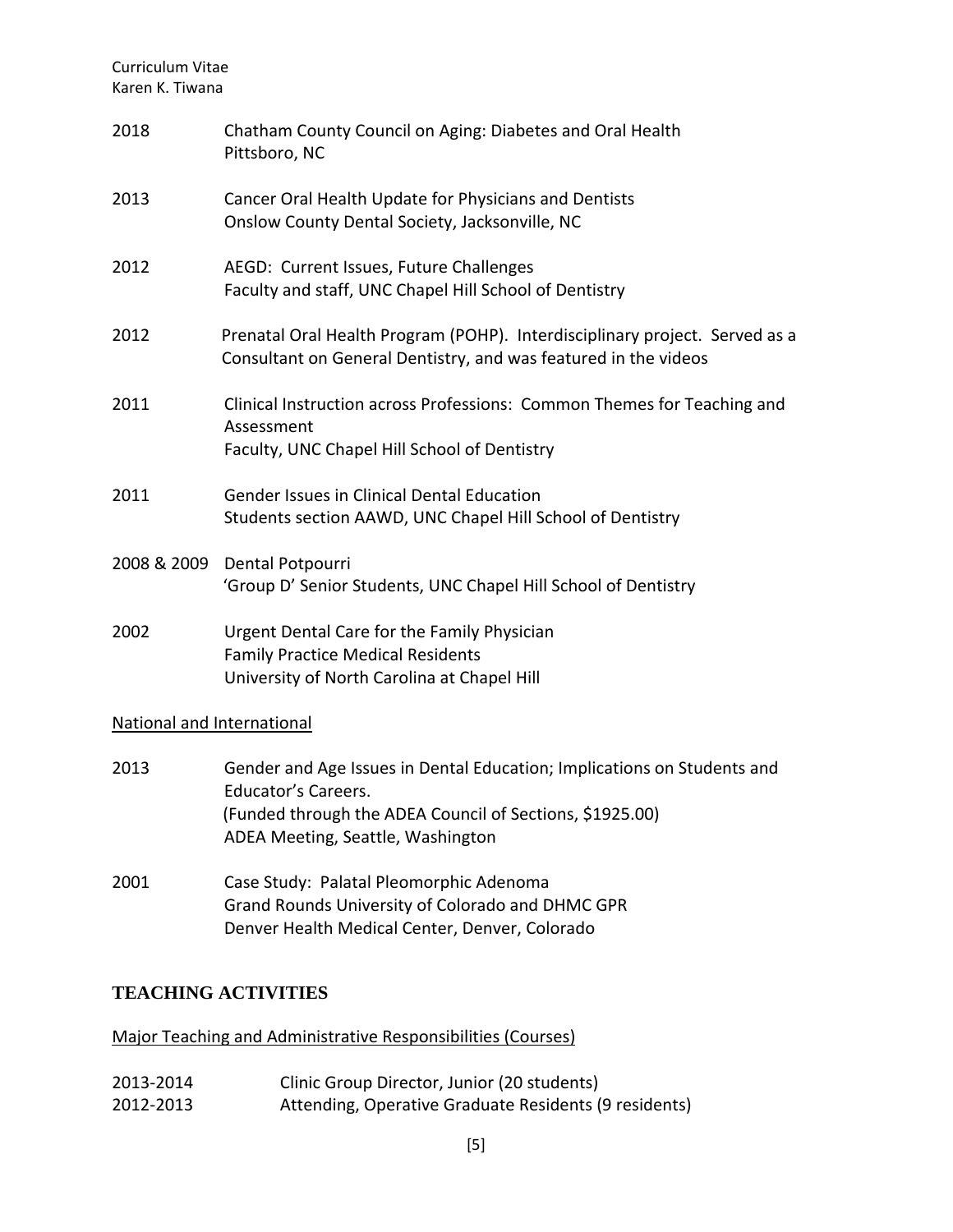| 2010-2013 | Course Director Dent 124, Introduction to Oral Diagnosis (80 students) |
|-----------|------------------------------------------------------------------------|
| 2007-2014 | Director DFP General Dentistry Group                                   |
| 2005-2010 | Co-Director Dent 124, Introduction to Oral Diagnosis (80 students)     |
| 2001-2014 | Attending Faculty, Urgent Care Service (4-8 students)                  |
|           | Includes holiday coverage for the SOD                                  |
| 2001-2013 | (Previously CCU) Group D Deputy Director, GDC (20 students)            |
| 2001-2013 | Attending Faculty, Preventive Recall Unit (29 students)                |
| 2001-2013 | Attending Faculty, Diagnosis and Treatment Planning (4 students)       |
| 2001-2013 | Attending Faculty, Operative Clinic (8 students)                       |
| 2001-2014 | Attending Faculty, Advanced Education in General Dentistry             |
|           | (6 residents)                                                          |
| 2001-2006 | Director of Urgent Care Clinic, UNC (80 students)                      |
| 2001-2006 | Attending, UNC Family Practice Residents, Department of Medicine -     |
|           | rotation (6-8 residents)                                               |
| 2001-2003 | Attending, GPR Residents; Urgent Care Rotation, UNC (6 residents)      |

### Predoctoral (DDS) Research Mentoring Projects Supervised

| 2010-2011 | Jessica Oliver-Gender Issues in Clinical Dental Education           |
|-----------|---------------------------------------------------------------------|
| 2006-2007 | Kim Hammersmith-DDS Short-Term Research Fellowship Project; Access- |
|           | to-Care: UNC SOD Urgent Care Patient Demographics                   |

# **PROFESSIONAL SERVICE**

# University of North Carolina at Chapel Hill, School of Dentistry

| 2014      | Mid-semester focus group Junior DDS Clinic                     |
|-----------|----------------------------------------------------------------|
| 2014      | DRRD Judge                                                     |
| 2013-2014 | Academic Performance Committees                                |
| 2013-2014 | <b>General Dentistry Clinic Advisory Board (GDCAB)</b>         |
| 2013-2014 | <b>Third Year Teaching Committee</b>                           |
| 2011-2014 | <b>Mock Boards Evaluator</b>                                   |
| 2013      | <b>Curriculum Review Working Group</b>                         |
| 2012-2014 | <b>Dental Laboratory Committees</b>                            |
| 2012-2013 | Mid-semester focus group, for Dent 124                         |
|           | (Course and Teaching Evaluation Task Force)                    |
| 2012      | Administrative Review (subcommittee): Dr. Lyndon Cooper        |
| 2011      | Administrative Review (subcommittee): Dr. Ken May              |
| 2011      | <b>Communication Skills Evaluator</b>                          |
| 2010      | Revision committee for DFP manual                              |
| 2010      | Search committee for Chair of Dental Ecology                   |
| 2010-2013 | Administrative Board                                           |
| 2008      | Careers in Academic Dentistry Focus Group Leader               |
| 2008      | Search Committee for General Dentistry Faculty (two) Positions |
|           |                                                                |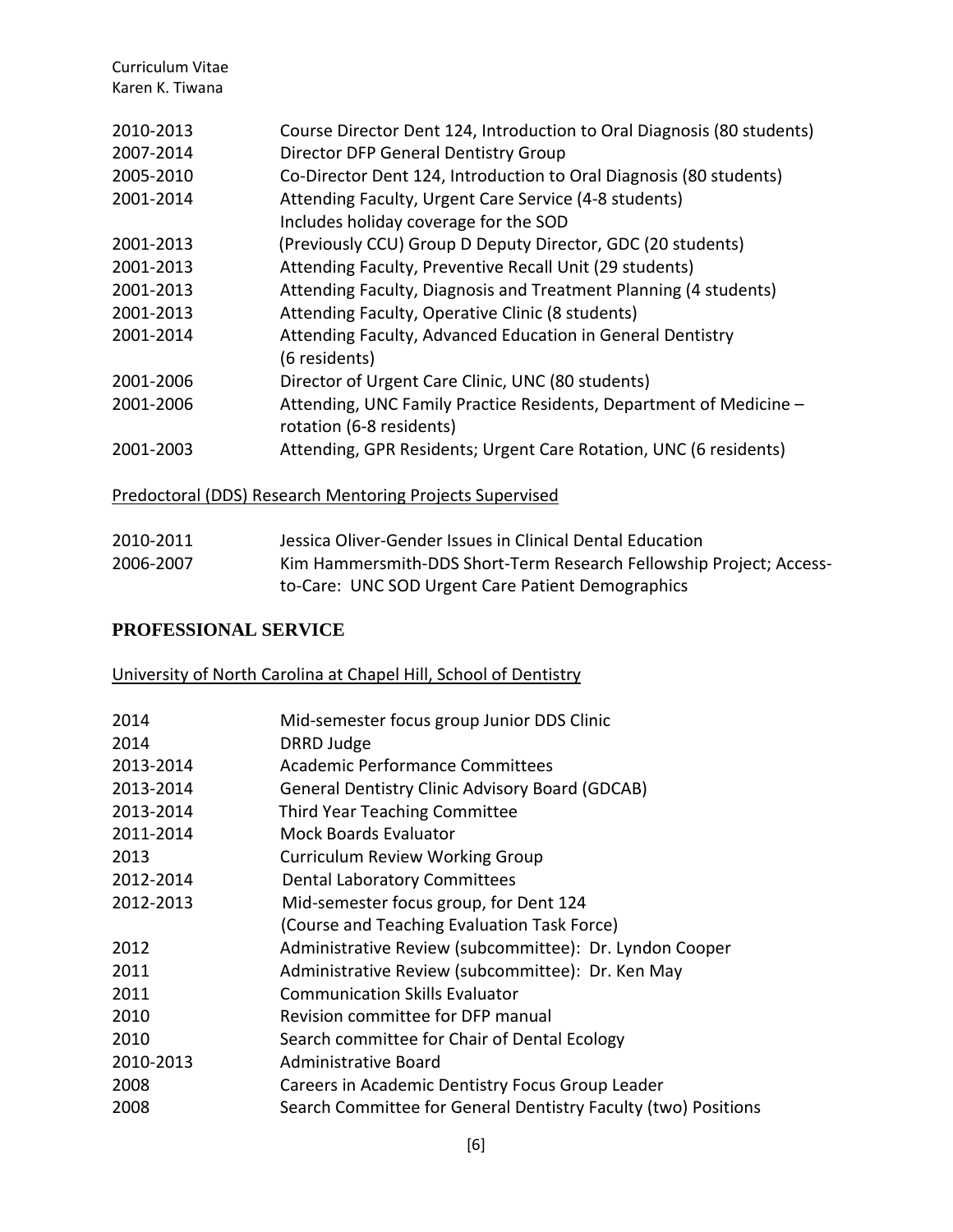| <b>Dental Faculty Practice Board</b>                              |
|-------------------------------------------------------------------|
| Turner Award Judge for Dental Research and Review Day             |
| Search Committee for Director Risk Management                     |
| Search Committee for Dental Assisting Faculty, Dental Ecology     |
| Caries Risk Group                                                 |
| Dental Hygiene Admissions Committee                               |
| <b>First Year Teaching Committee</b>                              |
| Search Committee for General Dentistry Faculty                    |
| Search Committee for Director of Allied Dental Education Programs |
| Promotion and Tenure Manual Revision Committee                    |
| Search Committee Dean of Predoctoral Education                    |
| Limited English Proficiency Committee                             |
| <b>Prosthodontics Chair Search Committee</b>                      |
| Clinical Services Committee                                       |
| <b>General Practice Resident Selections Committee</b>             |
|                                                                   |

# **University**

| 2004-2007 | Elected to Faculty Council, University of North Carolina |
|-----------|----------------------------------------------------------|
|-----------|----------------------------------------------------------|

# Service and engagement activities

| 2022      | Durham Rescue Mission, Durham County, NC                            |
|-----------|---------------------------------------------------------------------|
| 2017      | Baptist Dental Bus, Moncure, NC                                     |
| 2015      | Allied Church Homeless Shelter Dental Outreach, Alamance County, NC |
| 2013      | Mission of Mercy Clinics, Outer Banks, NC                           |
| 2012      | Mission of Mercy Clinics, Outer Banks, NC                           |
| 2010      | Mission of Mercy Clinics, Outer Banks, NC                           |
| 2009      | Mission of Mercy Clinics, Outer Banks, NC                           |
| 2001-2014 | <b>SHAC Clinics, UNC School of Dentistry</b>                        |
| 2001-2013 | Oral Health Screenings for UNC Football Team                        |
|           |                                                                     |

# Consultant Positions

| 2018      | Expert Witness: Law Firm Sherwood, McCormick & Robert; Tulsa,<br>Oklahoma |
|-----------|---------------------------------------------------------------------------|
| 2012      | L&E Market Research, Inc. 'Uptodate' software                             |
| 2011      | Interviewed by DrBicuspid.com for article                                 |
| 2011-2013 | Expert Witness: Law firm Metcalfe and McLain; Sarasota, Florida           |
| 2011      | Interviewed by Trinity Partners, life sciences consulting firm            |
| 2004-2005 | Expert Witness: Law Firm Speckhals & Cora; Atlanta, GA                    |
|           |                                                                           |